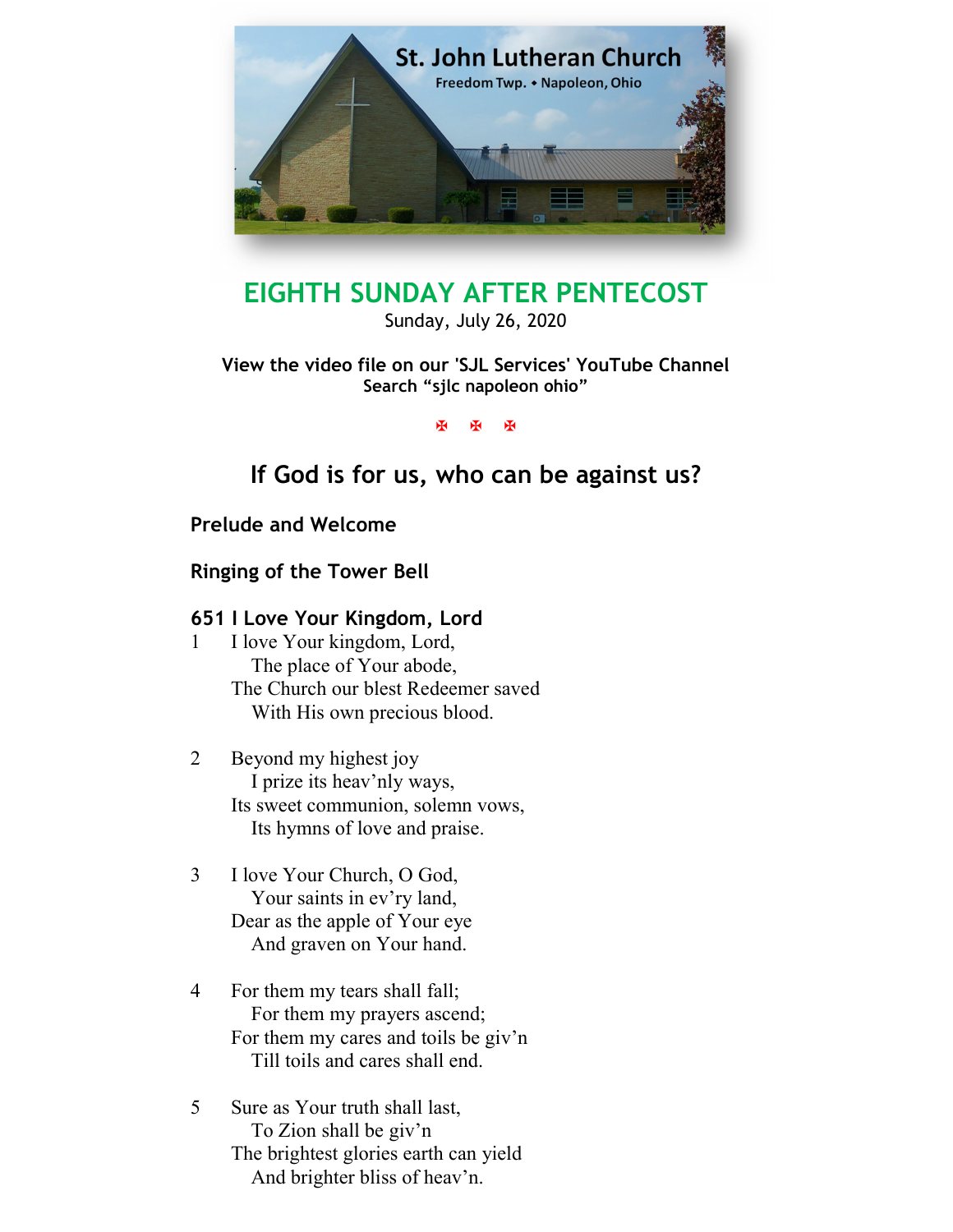# Opening Versicles

- $\Box$  This is the day which the Lord has made;
- C let us rejoice and be glad in it.
- L From the rising of the sun to its setting,
- C the name of the Lord is to be praised.
- $\Box$  Better is one day in Your courts than a thousand elsewhere;
- C I would rather be a doorkeeper in the house of my God than dwell in the tents of the wicked.
- L Make me to know Your ways, O Lord.
- C Teach me Your paths.
- L Sanctify us in Your truth.
- C Your Word is truth.
- $\Box$  From the rising of the sun to its setting,
- C the name of the Lord is to be praised.
- **C** Glory be to the Father and to the Son and to the Holy Spirit; as it was in the beginning, is now, and will be forever. Amen.
- **Old Testament Canticle LSB 261**

C The Lord God is my strength and my song, and He has become my salvation.

With joy will you draw water from the wells of salvation. And you will say in that day: "Give thanks to the Lord, call upon His name, make known His deeds among the peoples, proclaim that His name is exalted."

The Lord God is my strength and my song, and He has become my salvation.

Sing praises to the Lord, for He has done gloriously; let this be made known in all the earth. Shout, and sing for joy, O inhabitants of Zion, for great in your midst is the Holy One of Israel.

The Lord God is my strength and my song, and He has become my salvation.

Glory be to the Father and to the Son and to the Holy Spirit; as it was in the beginning, is now, and will be forever. Amen.

The Lord God is my strength and my song, and He has become my salvation.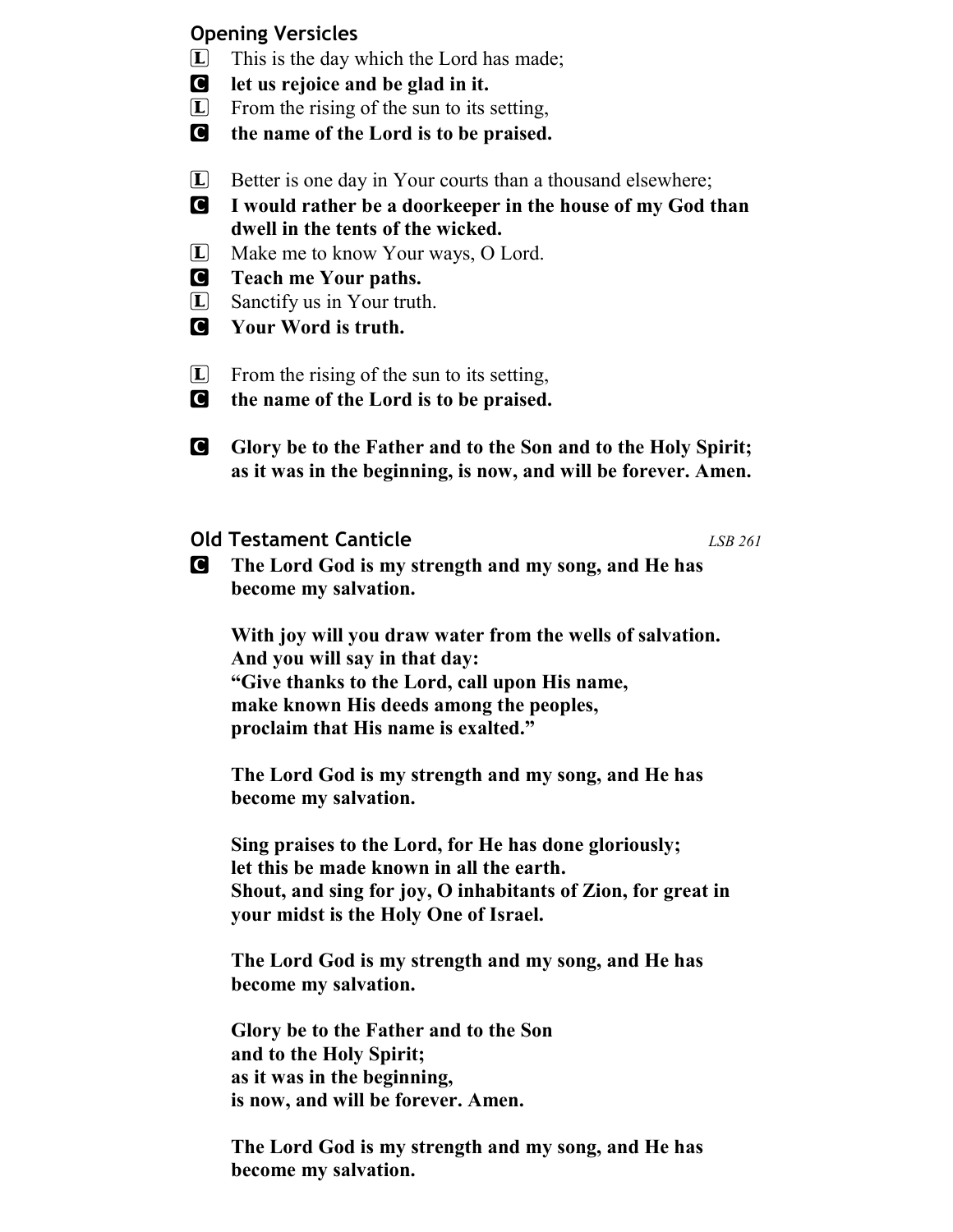#### Old Testament Deuteronomy 7:6-9

L A reading from Deuteronomy, the seventh chapter.

<sup>6</sup> You are a people holy to the LORD your God. The LORD your God has chosen you to be a people for his treasured possession, out of all the peoples who are on the face of the earth.  $\frac{7}{1}$ It was not because you were more in number than any other people that the LORD set his love on you and chose you, for you were the fewest of all peoples, <sup>8</sup>but it is because the LORD loves you and is keeping the oath that he swore to your fathers, that the LORD has brought you out with a mighty hand and redeemed you from the house of slavery, from the hand of Pharaoh king of Egypt. <sup>9</sup>Know therefore that the LORD your God is God, the faithful God who keeps covenant and steadfast love with those who love him and keep his commandments, to a thousand generations."

#### Psalmody **Properties Access Psalm 125**

<sup>1</sup>Those who trust in the LORD are like Mount Zion, which cannot be moved, but abides forever.

- $2A$ s the mountains surround Jerusalem, so the LORD surrounds his people,
	- from this time forth and forevermore.
- <sup>3</sup>For the scepter of wickedness shall not rest
	- on the land allotted to the righteous,
- lest the righteous stretch out
	- their hands to do wrong.
- <sup>4</sup>Do good, O LORD, to those who are good, and to those who are upright in their hearts!
- <sup>5</sup>But those who turn aside to their crooked ways the LORD will lead away with evildoers! Peace be upon Israel!

#### Epistle Romans 8:28–39

 $28$ We know that for those who love God all things work together for good, for those who are called according to his purpose. <sup>29</sup>For those whom he foreknew he also predestined to be conformed to the image of his Son, in order that he might be the firstborn among many brothers.  $30$ And those whom he predestined he also called, and those whom he called he also justified, and those whom he justified he also glorified.

 $31$ What then shall we say to these things? If God is for us, who can be against us? <sup>32</sup>He who did not spare his own Son but gave him up for us all, how will he not also with him graciously give us all things? <sup>33</sup>Who shall bring any charge against God's elect? It is God who justifies. <sup>34</sup>Who is to condemn? Christ Jesus is the one who died—more than that, who was raised who is at the right hand of God, who indeed is interceding for us. <sup>35</sup>Who shall separate us from the love of Christ? Shall tribulation, or distress, or persecution, or famine, or nakedness, or danger, or sword?  $^{36}$ As it is written,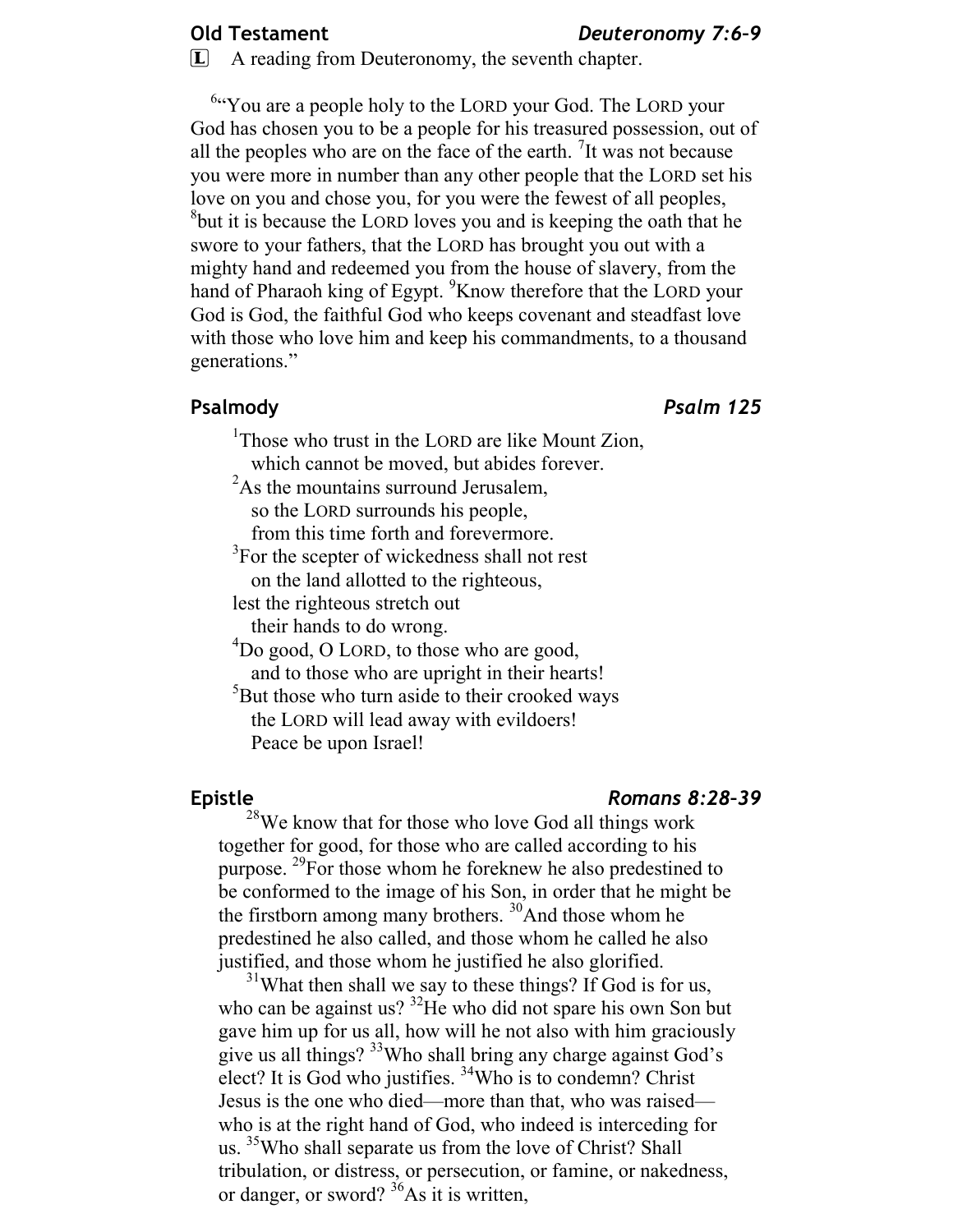"For your sake we are being killed all the day long; we are regarded as sheep to be slaughtered."

 $37$ No, in all these things we are more than conquerors through him who loved us.  ${}^{38}$ For I am sure that neither death nor life, nor angels nor rulers, nor things present nor things to come, nor powers, <sup>39</sup>nor height nor depth, nor anything else in all creation, will be able to separate us from the love of God in Christ Jesus our Lord.

### Gospel Matthew 13:44-52

 $^{44}$ [Jesus said:] "The kingdom of heaven is like treasure hidden in a field, which a man found and covered up. Then in his joy he goes and sells all that he has and buys that field.

<sup>45</sup> Again, the kingdom of heaven is like a merchant in search of fine pearls, <sup>46</sup>who, on finding one pearl of great value, went and sold all that he had and bought it.

 $4\%$ Again, the kingdom of heaven is like a net that was thrown into the sea and gathered fish of every kind. <sup>48</sup>When it was full, men drew it ashore and sat down and sorted the good into containers but threw away the bad.  $49$ So it will be at the close of the age. The angels will come out and separate the evil from the righteous  $50$  and throw them into the fiery furnace. In that place there will be weeping and gnashing of teeth.

<sup>51</sup>"Have you understood all these things?" They said to him, "Yes." <sup>52</sup>And he said to them, "Therefore every scribe who has been trained for the kingdom of heaven is like a master of a house, who brings out of his treasure what is new and what is old."

#### Responsory

- L Forever, O Lord, Your Word is firmly set in the heavens.
- C Lord, I love the habitation of Your house and the place where Your glory dwells.
- L Blessed are those who hear the Word of God and keep it.
- C Lord, I love the habitation of Your house and the place where Your glory dwells.
- L Glory be to the Father and to the Son and to the Holy Spirit.
- C Lord, I love the habitation of Your house and the place where Your glory dwells.

Ten Commandments

C You shall have no other gods. You shall not misuse the name of the Lord your God. Remember the Sabbath day by keeping it holy. Honor your father and your mother. You shall not murder. You shall not commit adultery. You shall not steal. You shall not give false testimony against your neighbor. You shall not covet your neighbor's house.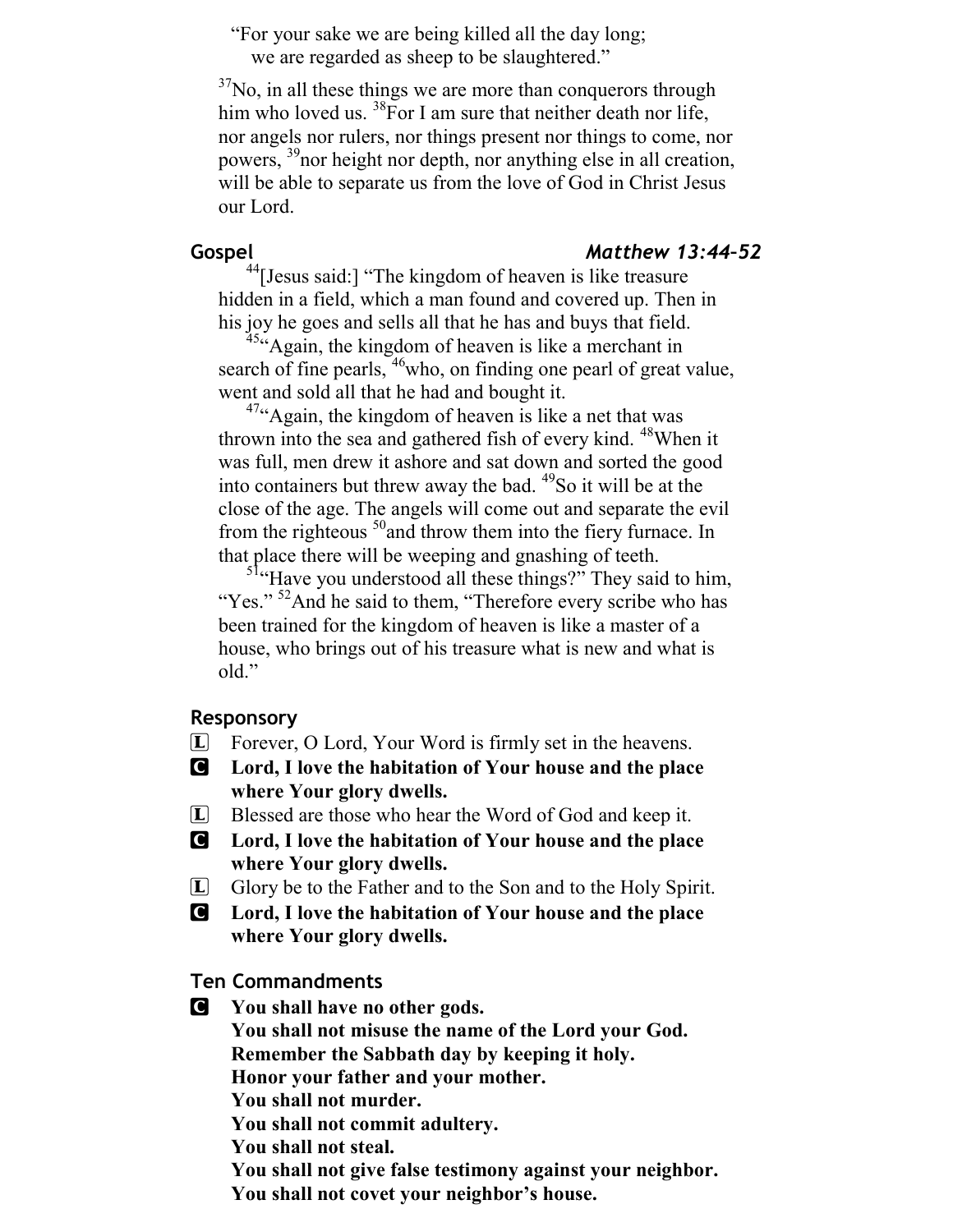You shall not covet your neighbor's wife, or his manservant or maidservant, his ox or donkey, or anything that belongs to your neighbor.

### Apostles' Creed

C I believe in God, the Father Almighty, maker of heaven and earth.

> And in Jesus Christ, His only Son, our Lord, who was conceived by the Holy Spirit, born of the virgin Mary, suffered under Pontius Pilate, was crucified, died and was buried. He descended into hell. The third day He rose again from the dead. He ascended into heaven and sits at the right hand of God the Father Almighty. From thence He will come to judge the living and the dead.

I believe in the Holy Spirit,

 the holy Christian Church, the communion of saints, the forgiveness of sins, the resurrection of the body, and the life  $\div$  everlasting. Amen.

# Lord's Prayer

**C** Our Father who art in heaven, hallowed be Thy name, Thy kingdom come, Thy will be done on earth as it is in heaven; give us this day our daily bread; and forgive us our trespasses as we forgive those who trespass against us; and lead us not into temptation, but deliver us from evil. For Thine is the kingdom and the power and the glory forever and ever. Amen.

### 669 Come, We That Love the Lord

1 Come, we that love the Lord, And let our joys be known; Join in a song with sweet accord, Join in a song with sweet accord And thus surround the throne, And thus surround the throne. Refrain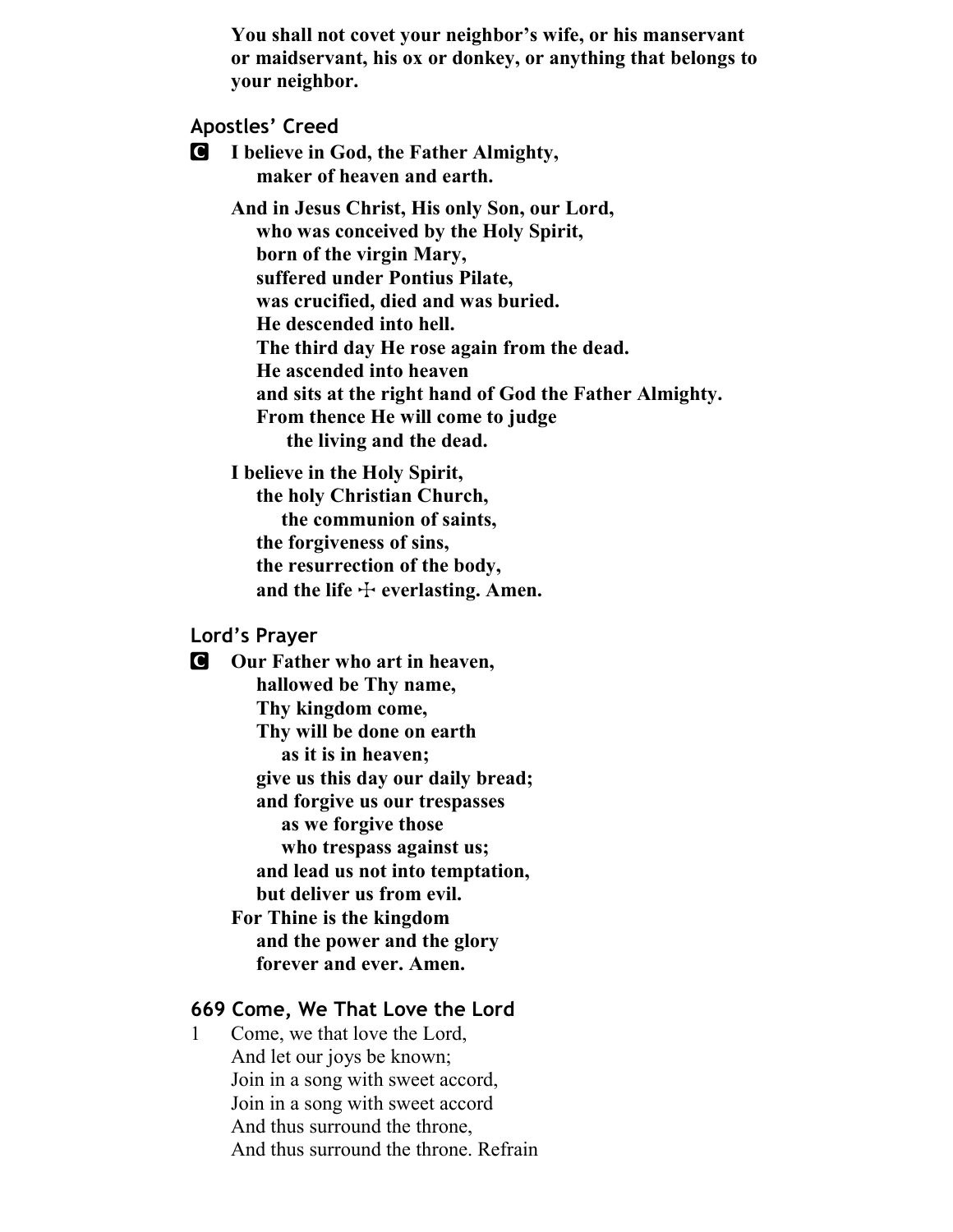- ref We're marching to Zion, Beautiful, beautiful Zion; We're marching upward to Zion, The beautiful city of God.
- 2 Let those refuse to sing Who never knew our God; But children of the heav'nly King, But children of the heav'nly King May speak their joys abroad, May speak their joys abroad. Refrain
- 3 The hill of Zion yields A thousand sacred sweets Before we reach the heav'nly fields, Before we reach the heav'nly fields, Or walk the golden streets, Or walk the golden streets. Refrain
- 4 Then let our songs abound, And ev'ry tear be dry; We're marching through Emmanuel's ground, We're marching through Emmanuel's ground To fairer worlds on high, To fairer worlds on high. Refrain Text: Public domain

#### Sermon

#### 830 Spread the Reign of God the Lord  $_{sts.}$   $_{1-4, 6}$

- 1 Spread the reign of God the Lord, Spoken, written, mighty Word; Ev'rywhere His creatures call To His heav'nly banquet hall.
- 2 Tell how God the Father's will Made the world, upholds it still, How His own dear Son He gave Us from sin and death to save.
- 3 Tell of our Redeemer's grace, Who, to save our human race And to pay rebellion's price, Gave Himself as sacrifice.
- 4 Tell of God the Spirit giv'n Now to guide us on to heav'n, Strong and holy, just and true, Working both to will and do.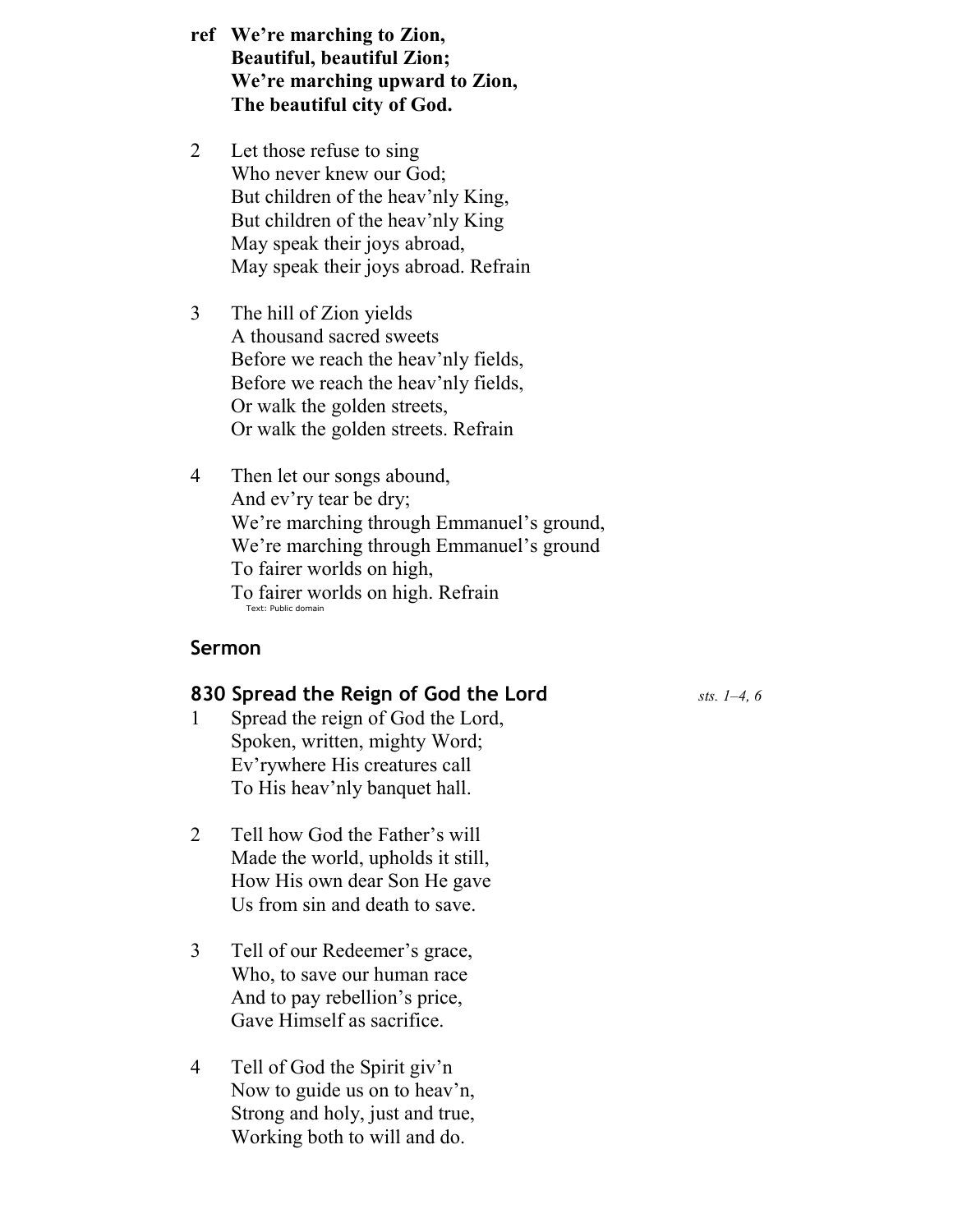6 Lord of harvest, great and kind, Rouse to action heart and mind; Let the gath'ring nations all See Your light and heed Your call. Text: Public domain

# Offering Prayer

O Lord Jesus, we pay that You may grant us generous hearts so that we may honor You with the worship of our hearts and bring to You the tithes and offerings that support You work and the preaching of Your Word. In Your holy name we pray. Amen.

# Prayers

# Collect of the Day

L Almighty and everlasting God, give us an increase of faith, hope, and love, that, receiving what You have promised, we may love what You have commanded; through Jesus Christ, Your Son, our Lord, who lives and reigns with You and the Holy Spirit, one God, now and forever.

# **C** Amen.

# Collect for the Word

L Blessed Lord, You have caused all Holy Scriptures to be written for our learning. Grant that we may so hear them, read, mark, learn, and take them to heart that, by the patience and comfort of Your holy Word, we may embrace and ever hold fast the blessed hope of everlasting life; through Jesus Christ, Your Son, our Lord, who lives and reigns with You and the Holy Spirit, one God, now and forever.

# **C** Amen.

## Evening Prayer

C I thank You, my heavenly Father, through Jesus Christ, Your dear Son, that You have graciously kept me this day; and I pray that You would forgive me all my sins where I have done wrong, and graciously keep me this night. For into Your hands I commend myself, my body and soul, and all things. Let Your holy angel be with me, that the evil foe may have no power over me.

---or---

### Morning Prayer

C I thank You, my heavenly Father, through Jesus Christ, Your dear Son, that You have kept me this night from all harm and danger; and I pray that You would keep me this day also from sin and every evil, that all my doings and life may please You. For into Your hands I commend myself, my body and soul, and all things. Let Your holy angel be with me, that the evil foe may have no power over me.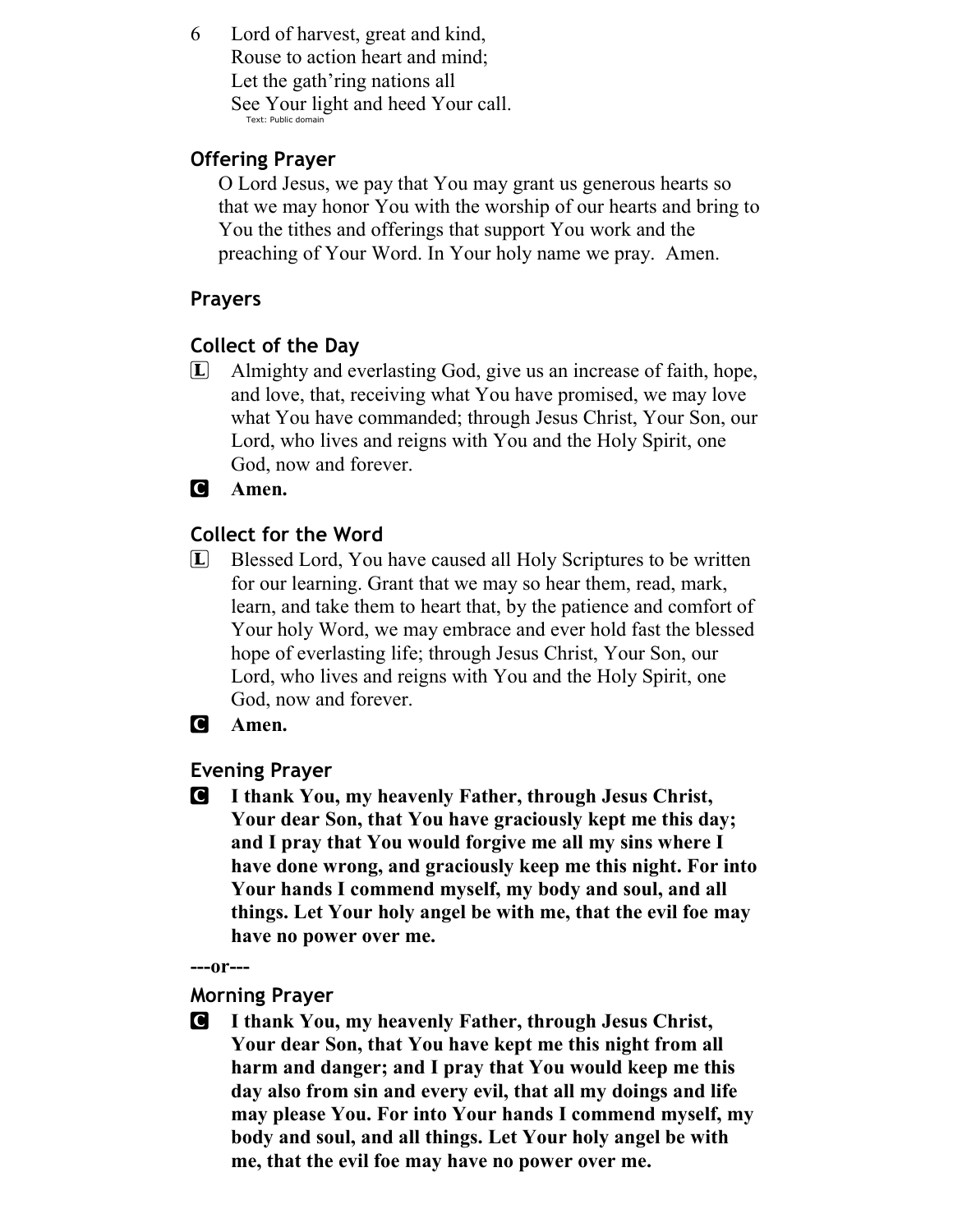# **New Testament Canticle** Contract Canticle CONSERVIES Assessment CONSERVIES ASSESSMENT ASSESSMENT ASSESSMENT ASSESSMENT ASSESSMENT ASSESSMENT ASSESSMENT ASSESSMENT AND THE USB 266 AM AND THE USB 266 AM AND THE USB 266 AM A

C Christ has been raised from the dead! Alleluia. Alleluia.

Christ our Passover Lamb has been sacrificed. Raised from the dead, He will never die again. Death has no more dominion over Him.

Christ has been raised from the dead! Alleluia. Alleluia.

Dying, Christ dies to sin, once for all. Living, He lives to God. Count yourselves as dead to sin and alive to God in Christ Jesus, our Lord.

Christ has been raised from the dead! Alleluia. Alleluia.

### Blessing

- L Let us bless the Lord.
- C Thanks be to God.
- $\Box$  The almighty and merciful Lord, the Father, the  $\div$  Son, and the Holy Spirit, bless and preserve us.
- **C** Amen.

# 554 O Jesus, King Most Wonderful

- 1 O Jesus, King most wonderful! O Conqueror renowned!
	- O Source of peace ineffable, In whom all joys are found:
- 2 When once You visit darkened hearts, Then truth begins to shine, Then earthly vanity departs, Then kindles love divine.
- 3 O Jesus, light of all below, The fount of life and fire, Surpassing all the joys we know, All that we can desire:
- 4 May ev'ry heart confess Your name, Forever You adore, And, seeking You, itself inflame To seek You more and more!
- 5 Oh, may our tongues forever bless, May we love You alone And ever in our lives express The image of Your own!